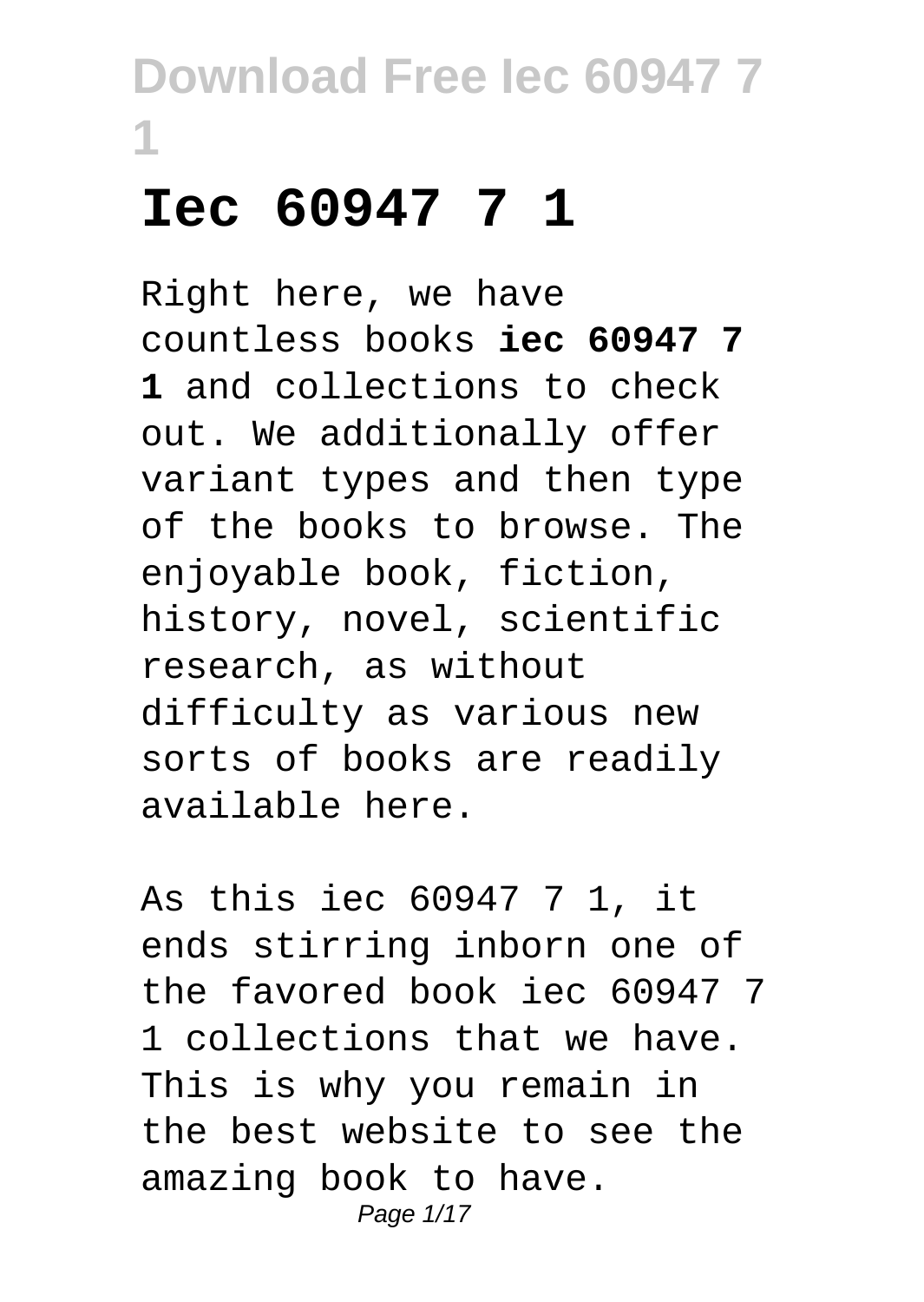BS7671 18th Edition Overview of Changes to Wiring RegulationsCircuit Breaker slectivity and cascading - IEC 60898 / 60947-2 IEC 61439-1 Standard Download Standard IEC 61439 Motor Protection | Type-1 / Type-2 Coordination | Electrical Engineering | Farrukh Habib - FHB18th Edition Exam Secrets - Voltage Drop Calculation in the 18th Edition Exam Installing Auxiliary Contacts to TeSys GV2 IEC Manual Starters | Schneider Electric Support What are the most common equations that will come up in the Page 2/17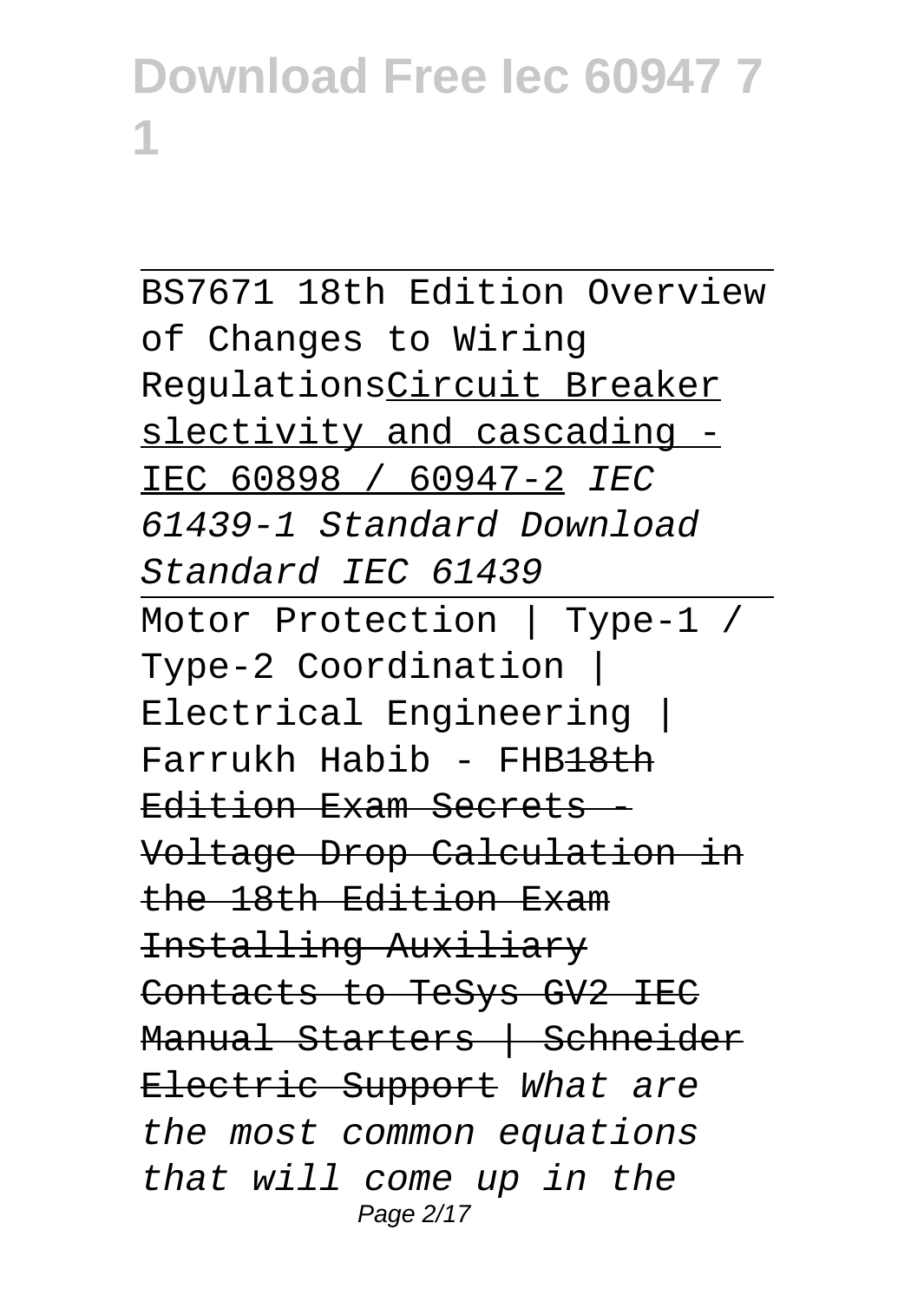18th edition exam? **Time Current Curve Basics: Determining Circuit Breaker Trip Times** Schneider Electric montaža i šemiranje razvodne table

Lighting Circuits Part 1 Omarion - Ice Box (Official Music Video)

Cable size Circuit breaker amp size How to calculate What cable How to wire a contactor and overload - Direct Online Starter. #10 HOW TO Connect the three phases CEE plug single phase  $meter$  wiring diagram  $+$ energy meter | energy meter connection by earthbondhon Types of Earthing System for Electricity Supplies (UK) UK Ring Circuits (previously Page 3/17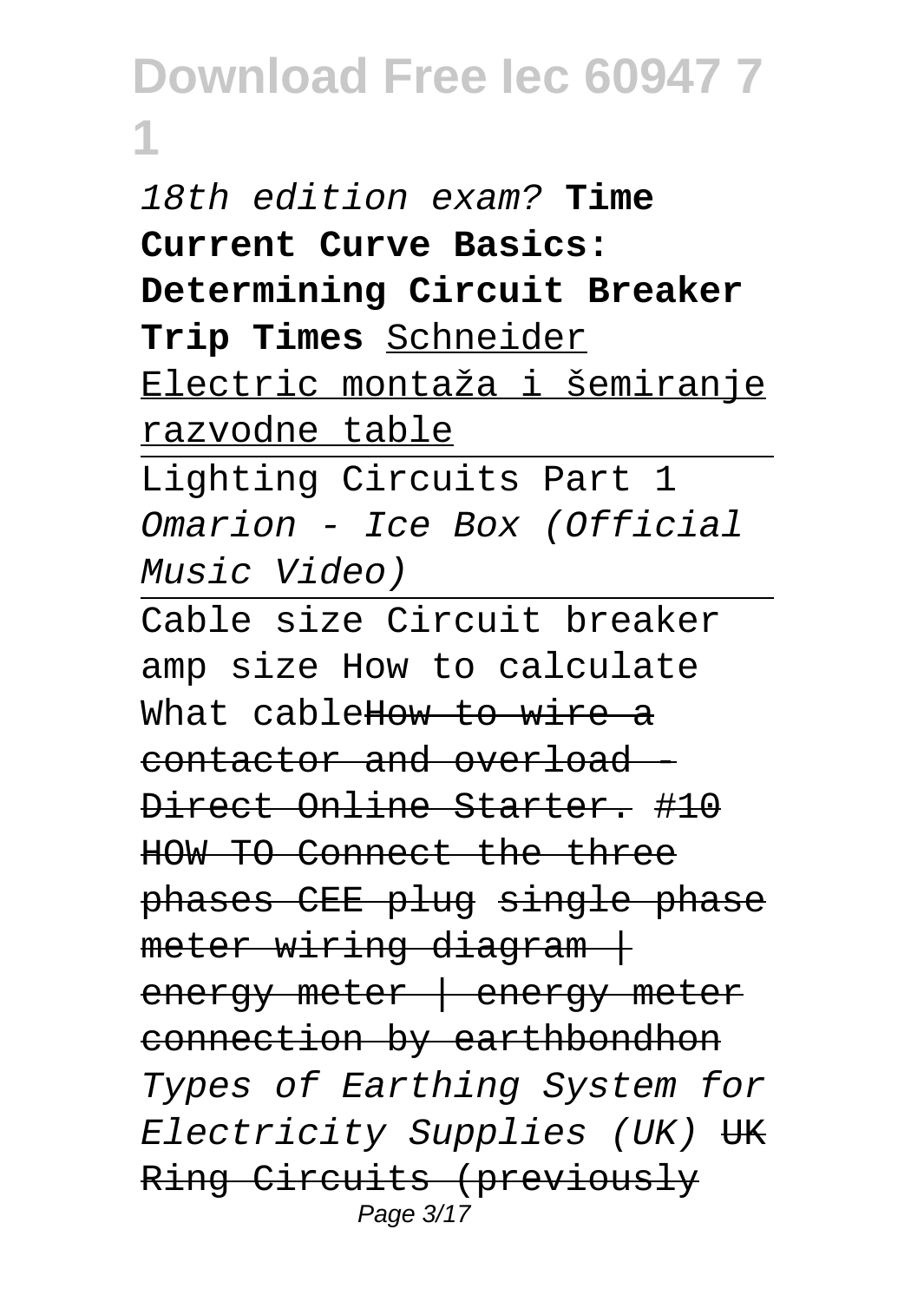Ring Mains) for Socket Outlets Thomas Nagy reviews the Schneider Electric Acti9 Isobar P distribution board **Hager 18th Edition Consumer Unit With Built in SPD, A Type 100 amp RCD's to Comply With BS7671**

Shared or Borrowed Neutrals on Mains Electricity Circuits**MOELLER Industrial Motor Protector Circuit Breaker and Auxiliary Simplified** (Update) New Headway Elementary Student's Book 4th :All Units -01-12 Full 15 Minute Tech Talk - Selective Coordination Tables 18th Edition Training Series - Episode 14 - Part 5, Chapter 53 - Protection, Isolation, Switching.. 9 Page 4/17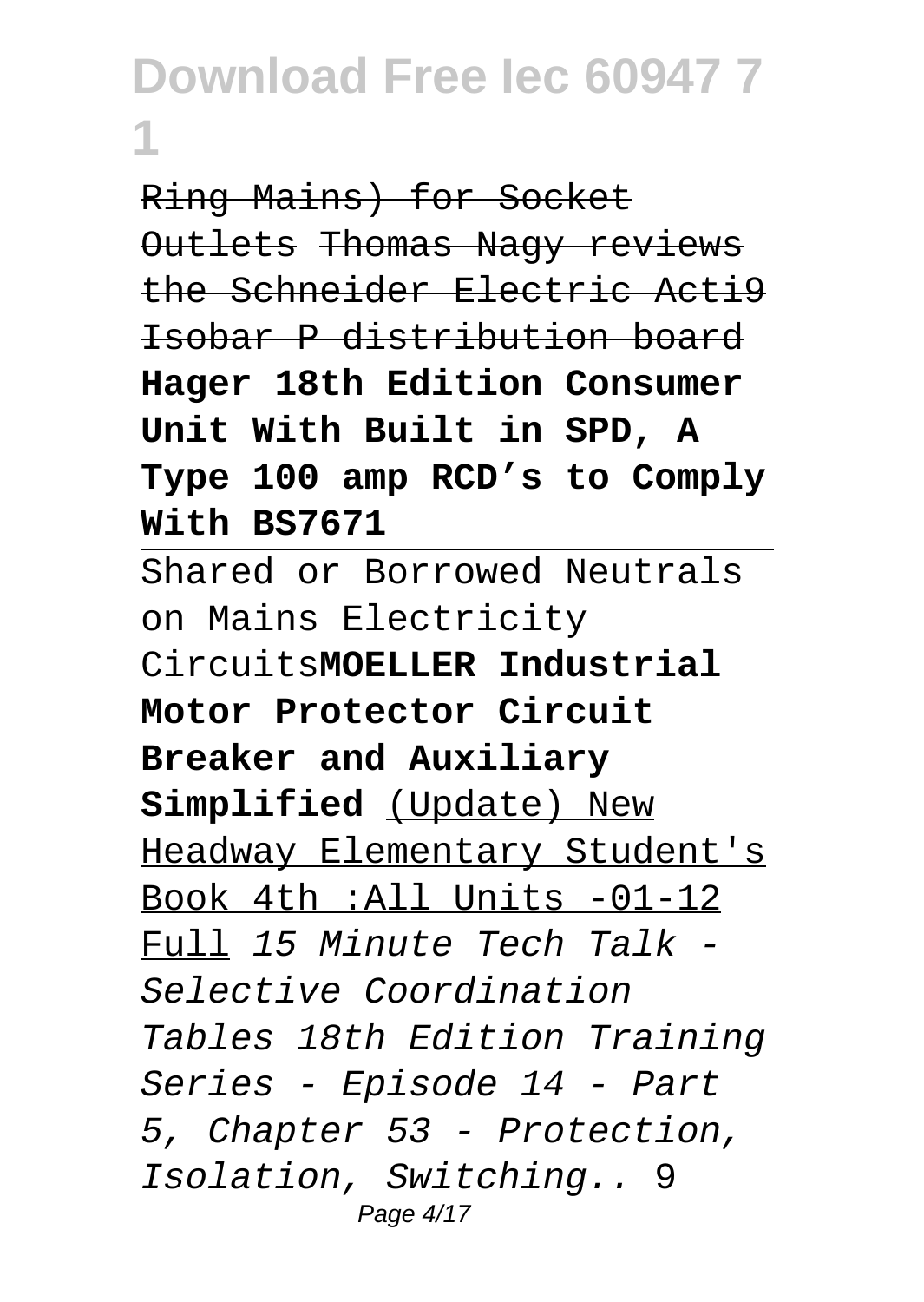AMAZING ICE experiments you must see (4k) How to Install PowerTag Control - 2DI Module | Schneider Electric Support BS7671 18th Edition Amendment 1 Section 722 Electric Vehicle Charging Circuit Breaker Selective Coordination Tables Selective Coordination and OCPD Basics Iec 60947 7 1 IEC 60947-7-1:2009 specifies requirements for terminal blocks with screw-type or screwless-type clamping units primarily intended for industrial or similar use and to be fixed to a support to provide electrical and mechanical connection between copper conductors. lt applies to terminal Page 5/17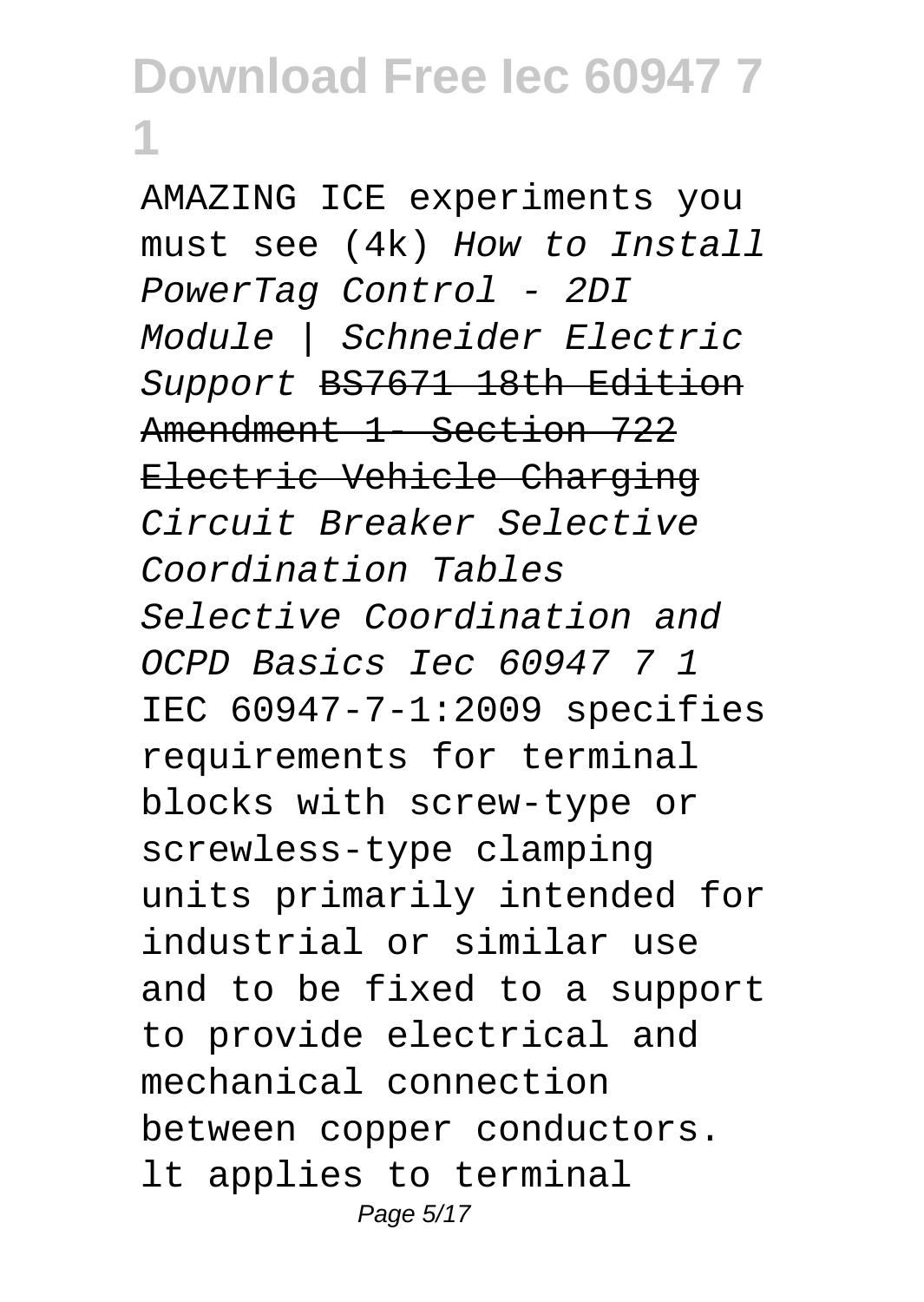blocks intended to connect round copper conductors, with or without special preparation, having a crosssection between 0,2 mm 2 and 300 mm 2 (AWG 24/600 kcmil), intended to be used in circuits of a rated ...

IEC 60947-7-1:2009 | IEC Webstore  $i$ ec 60947-7-1 : 2.0 International Equivalents – Equivalent Standard(s) & Relationship - (Show below) - (Hide below) Equivalent Standard(s)

IEC 60947-7-1 : 3.0 LOW-VOLTAGE SWITCHGEAR AND CONTROLGEAR ... IEC 60947-7-1 800V 4MM Page 6/17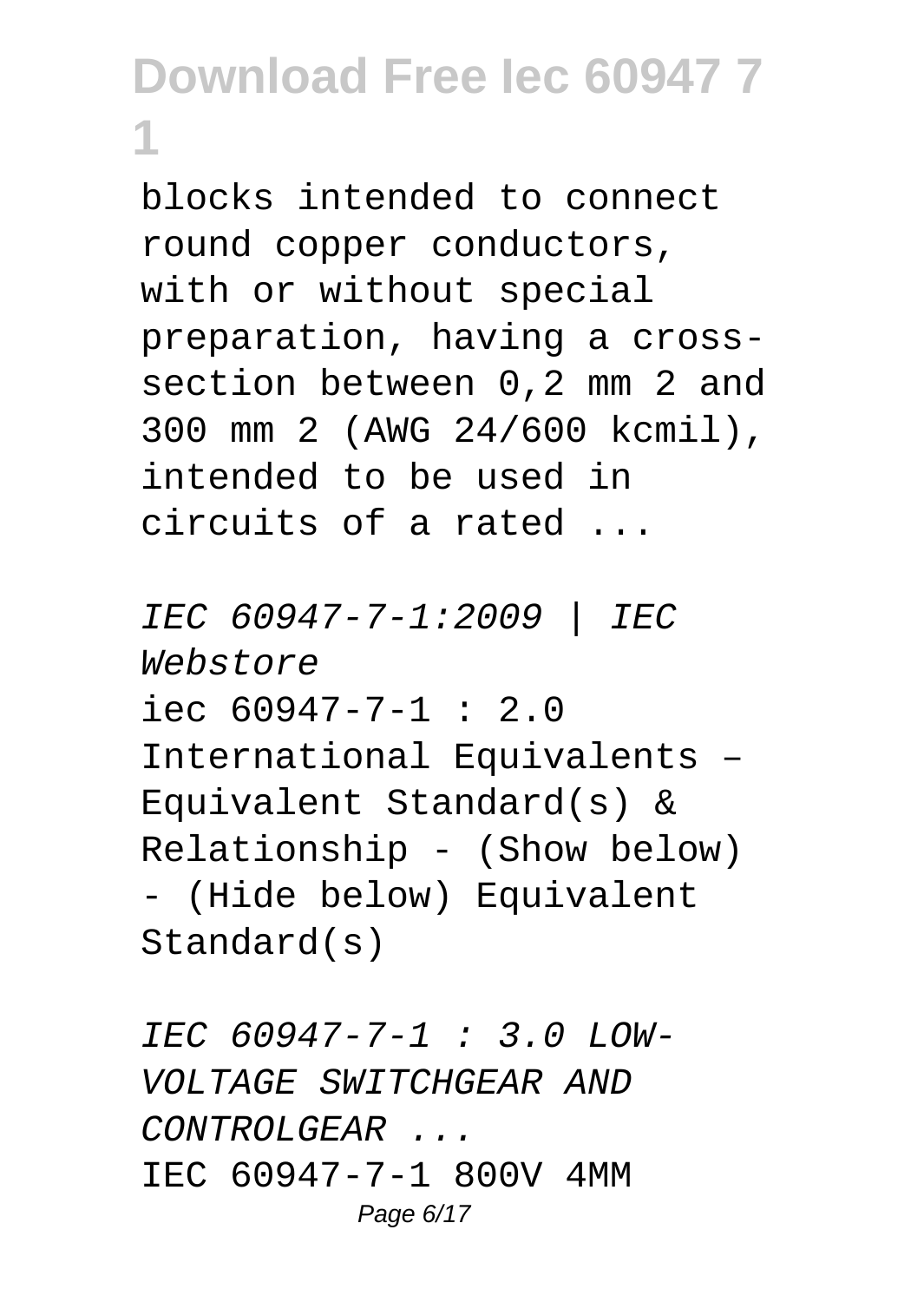Specification Met: Iec UNSPSC Code: 40000000 See more. Customers also viewed these products. Page 1 of 1 Start over Page 1 of 1 . This shopping feature will continue to load items when the Enter key is pressed. In order to navigate out of this carousel please use your heading shortcut key to navigate to the next or ...

Wago IEC 60947-7-1 800V 4mm Terminal Block: Amazon.com ...

Manufacturer Part Number: IEC 60947-7-1 800V 2,5MM A previously used, fully functional product that may have some signs of cosmetic wear. IMS Product Code: Page 7/17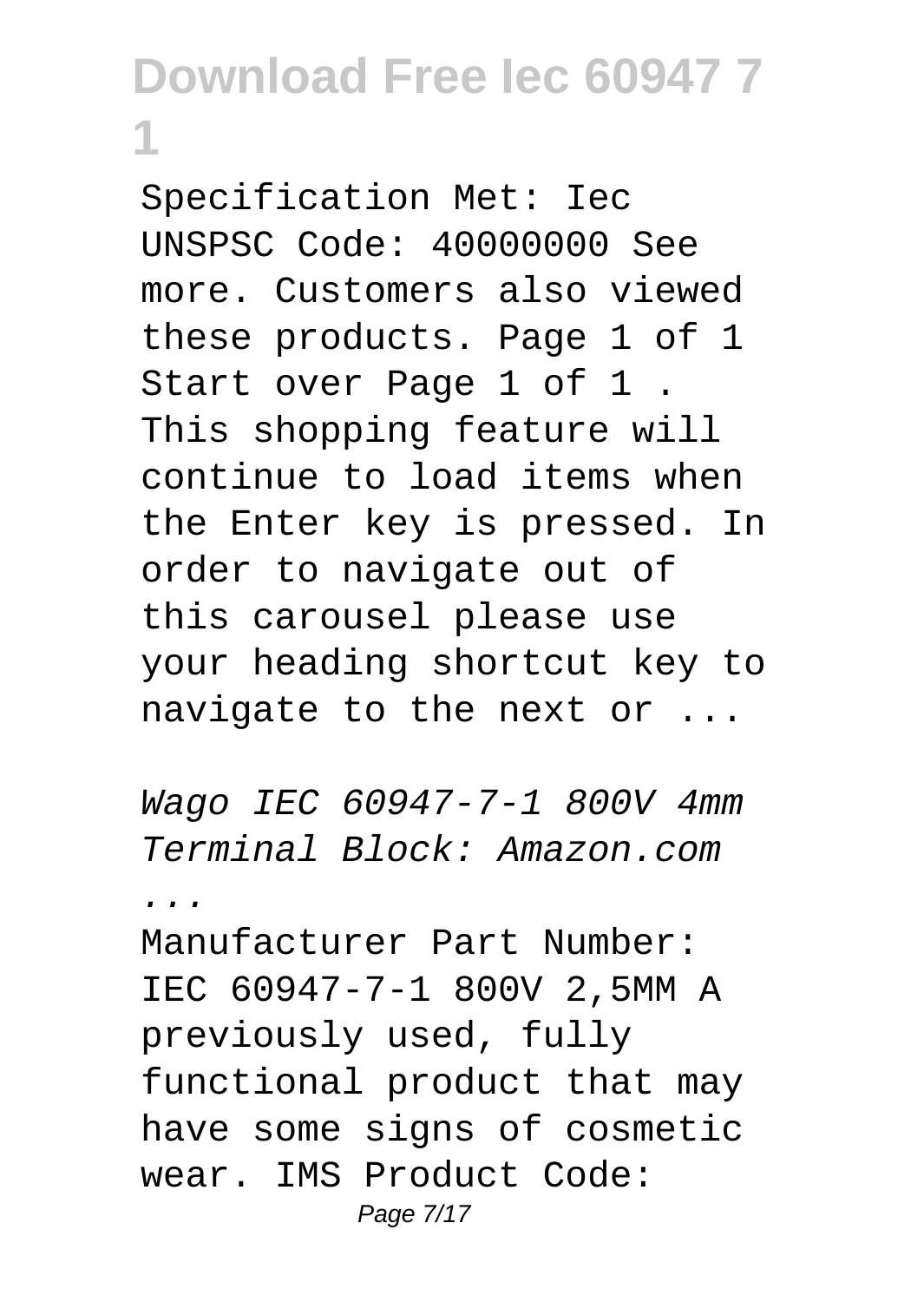#### 1740012

Wago IEC 60947-7-1 Ground Terminal 800V USIP | eBay "IEC 60947-7-1:2009 specifies requirements for terminal blocks with screwtype or screwless-type clamping units primarily intended for industrial or similar use and to be fixed to a support to provide electrical and mechanical connection between copper conductors. lt applies to terminal blocks intended to connect round copper conductors, with or without special preparation, having a cross-section between 0,2 mm 2 and 300 mm 2 (AWG 24/600 kcmil), intended to Page 8/17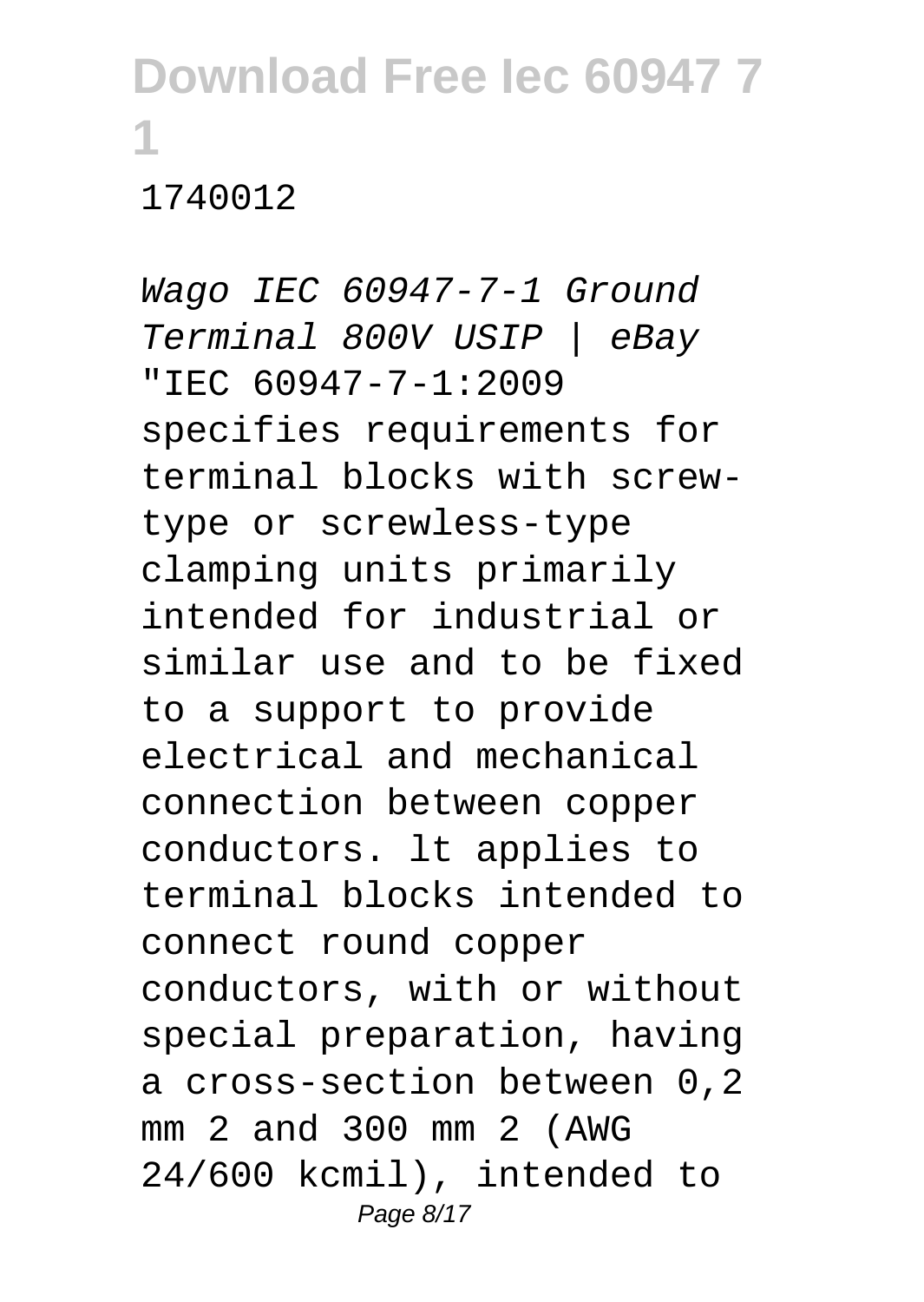be used in circuits of a rated ...

IEC 60947-7-1 Ed. 3.0 b:2009 - Low-voltage switchgear and ... Shop Terminal Blocks, IEC 60947-7-1, 1000 (Nominal) V, 1 Position, 1 Level, 78.3 mm, 192 (Nominal)A, 4 to 3/0 AWG, 1 Poles by Phoenix Contact (3213140) at Graybar, your trusted resource for Screw Connection Terminal Blocks and other Phoenix Contact products.

Phoenix Contact 3213140 Terminal Blocks, IEC  $60947 - 7 - 1$  ... IEC 60947-1 Edition 6.0 Page 9/17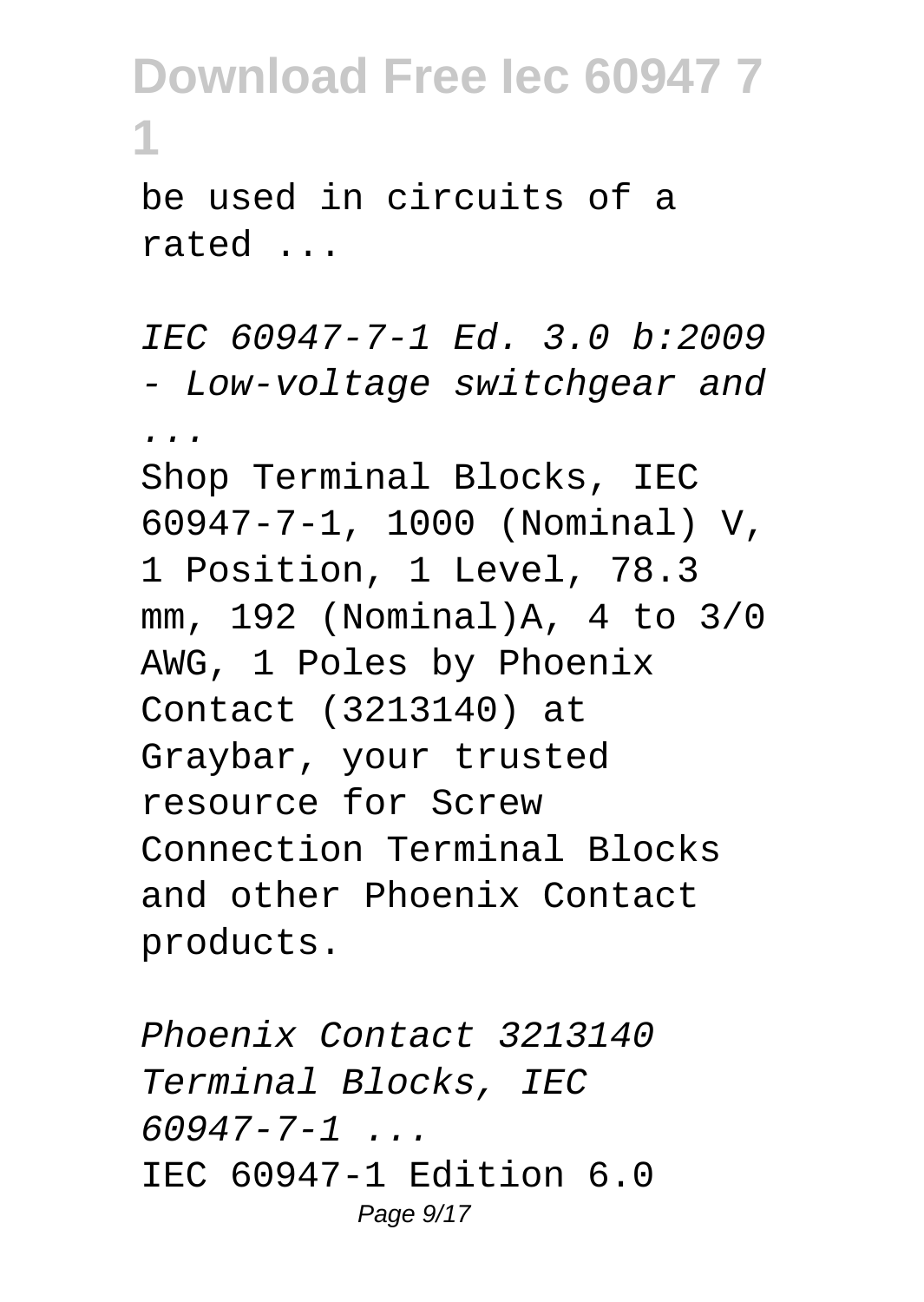2020-04 INTERNATIONAL STANDARD NORME INTERNATIONALE Low-voltage switchgear and controlgear – Part 1: General rules. Appareillage à basse tension – Partie 1: Règles générales . INTERNATIONAL ELECTROTECHNICAL COMMISSION . COMMISSION

ELECTROTECHNIQUE

Edition 6.0 2020-04 INTERNATIONAL STANDARD NORME ... IEC 60947-7-1:2002/COR1:2003

Withdrawn Corrigendum 1 -Low-voltage switchgear and controlgear - Part 7-1: Ancillary equipment - Terminal blocks for copper conductors. TC 121/SC 121A; Page 10/17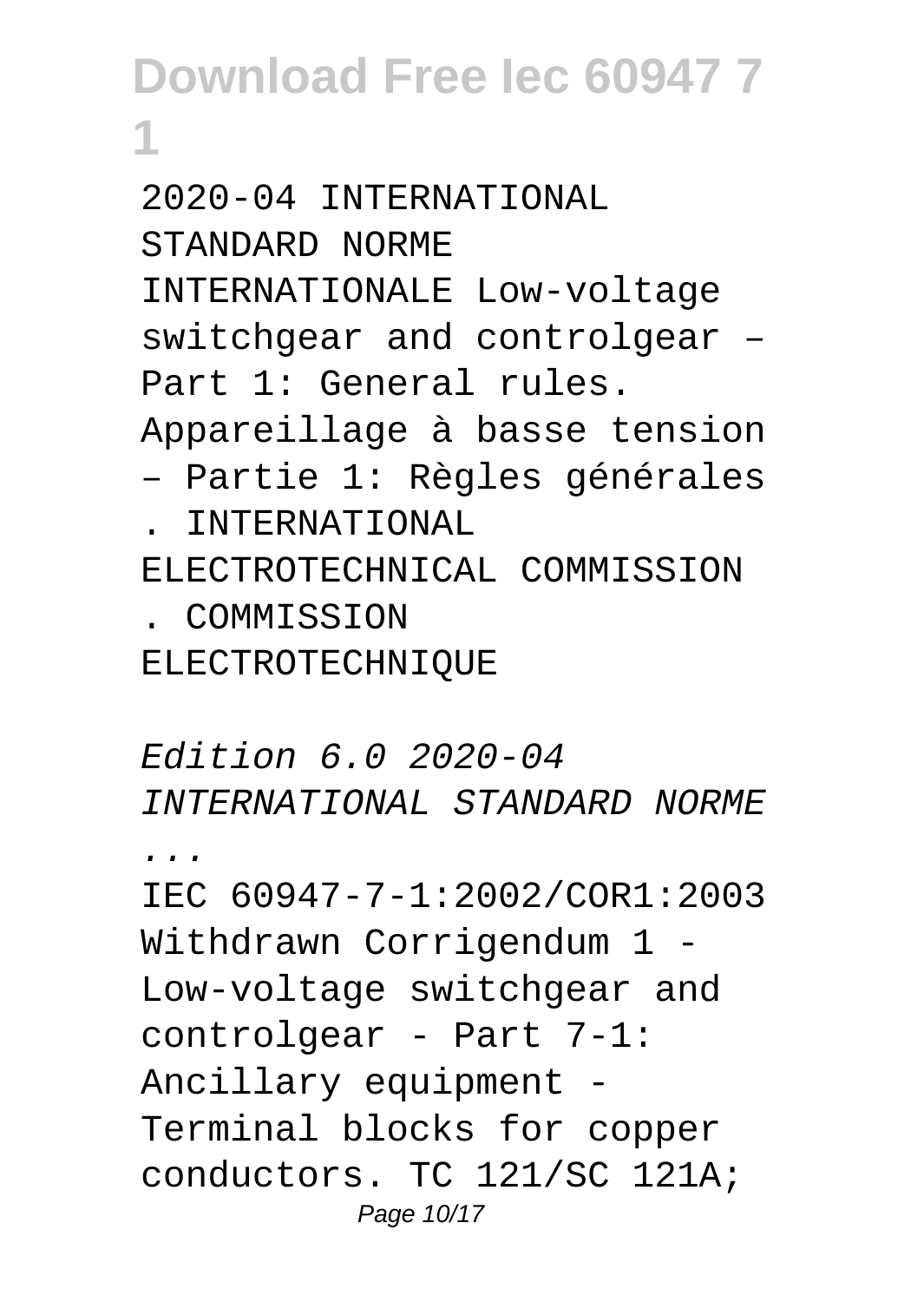### Additional information

**1**

IEC 60947-7-1:2002/COR1:2003 | IEC Webstore New- Unused WAGO 280 Terminal Block with Disconnect IEC 60947-7-1 400V 2.5mm2 216A Rail Mount Style I have 8 available and will combine shipping. All 8 are shown in photo.

WAGO 280 Terminal Block with disconnect IEC 60947-7-1 400V ... Standard IEC 60947-7-1/ EN 60947-7-1/DIN VDE 0611-1 specifies the test currents for the individual conductor cross sections listed in the adjacent table. The corresponding currents are Page 11/17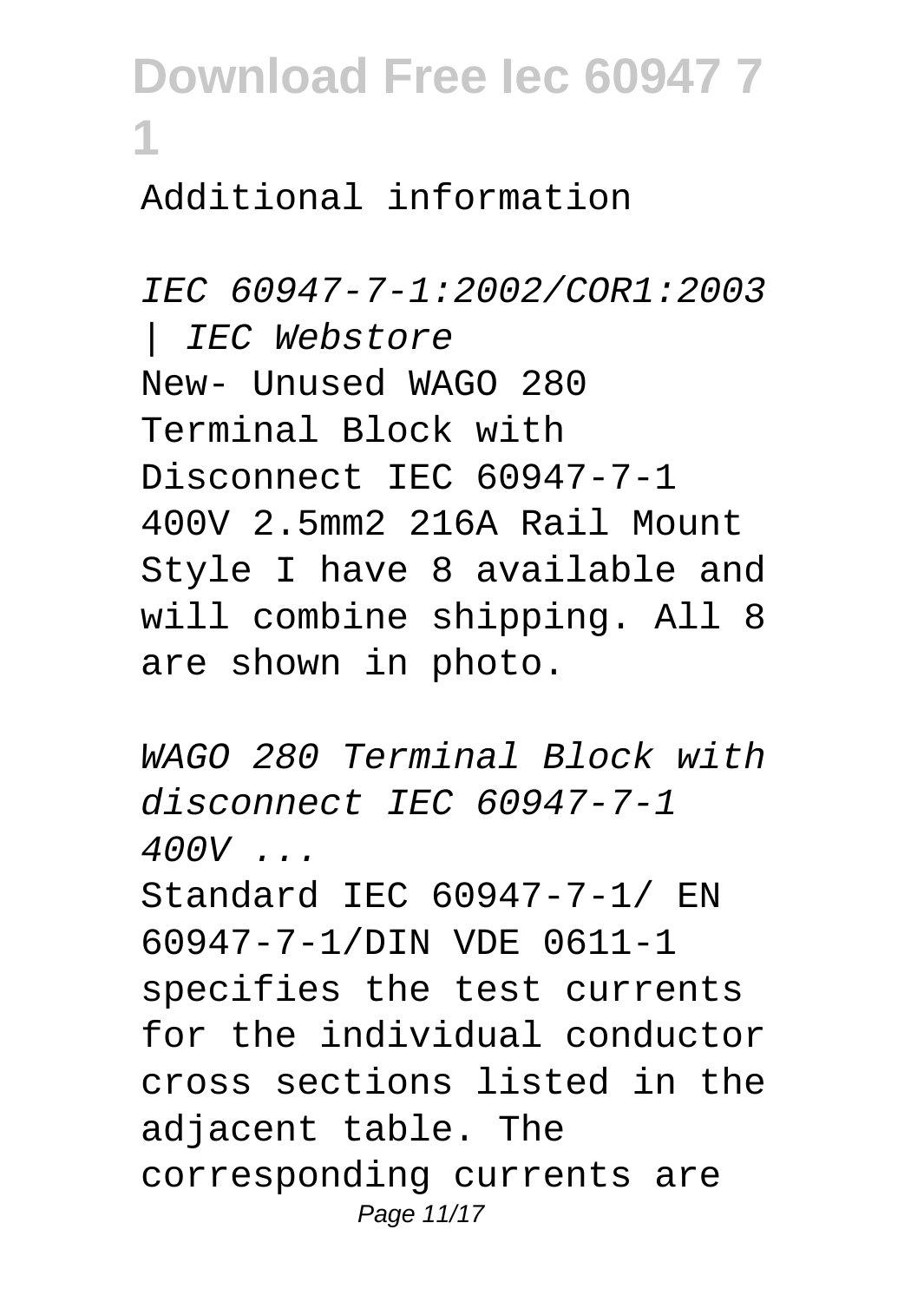listed with the connection data for the individual terminal blocks. The type tests of terminal blocks are based on this data.

PHOENIX CONTACT | Quality inspection of electrical connections Shop Terminal Blocks, IEC 60947-7-1, 1000 (IEC) V, 600 (UL) V, 40.5 mm, 39.6 mm, 20 (UL)A, 24 (IEC)A, 22 to 12 AWG, 5.1 mm W by Bussmann (Eaton) (DS20-GY) at Graybar, your trusted resource for Screw Connection Terminal Blocks and other Bussmann (Eaton) products.

Bussmann (Eaton) DS20-GY Page 12/17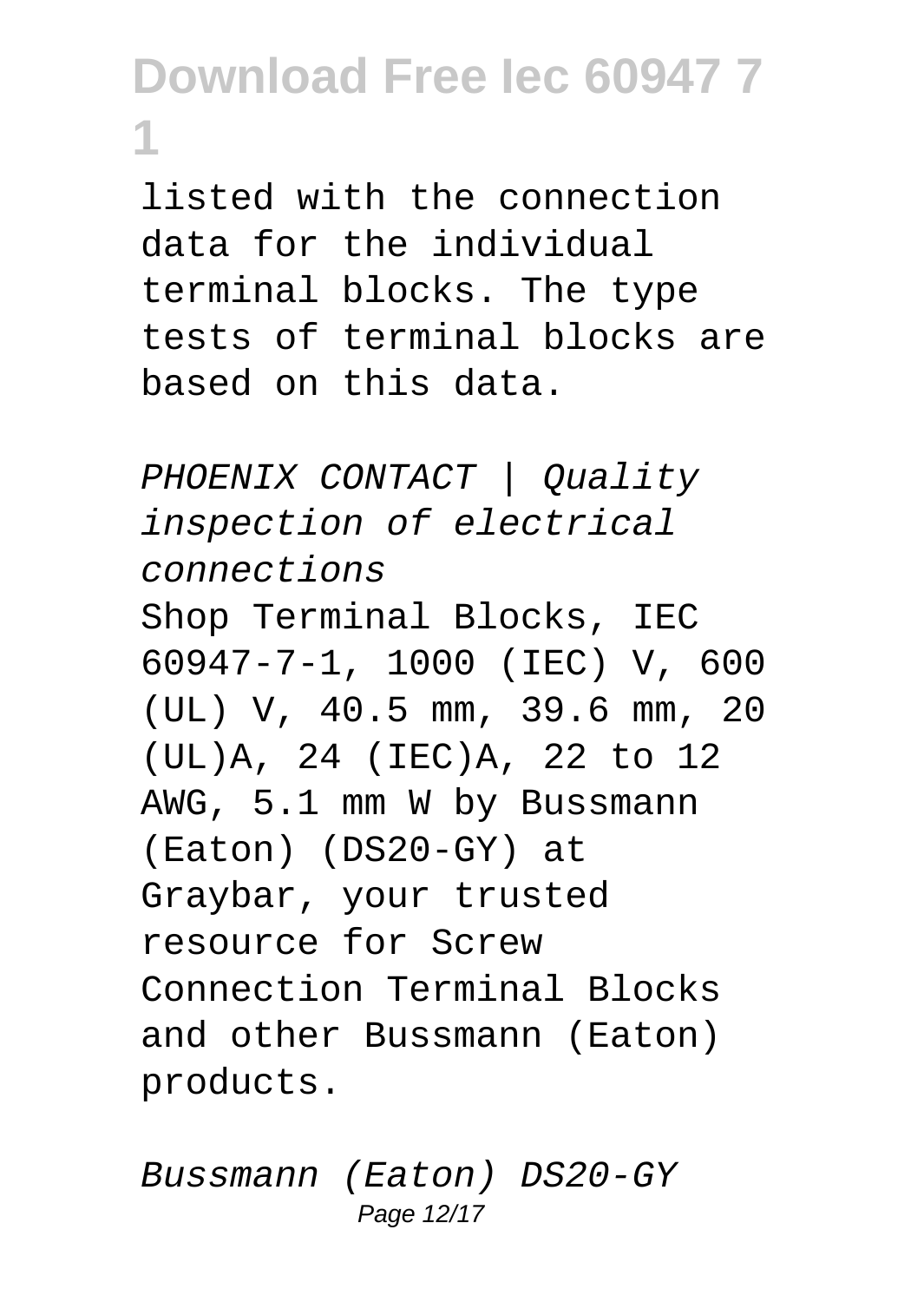Terminal Blocks, IEC  $60947 - 7 - 1$  ... IEC 60947-7-1:1989. Title. Low-voltage switchgear and controlgear. Part 7: Ancillary equipment - Section One: Terminal blocks for copper conductors. Abstract. Specifies requirements for terminal blocks with screw-type or screwless type terminals, primarily intended for industry, having a crosssection between 0.2 mm2 and 300 mm2 (AWG 24/600 MCM).

IEC Standard - Home Need help? Please read our search engine FAQ or contact us if you can't find what you are looking for.. Tip: Page 13/17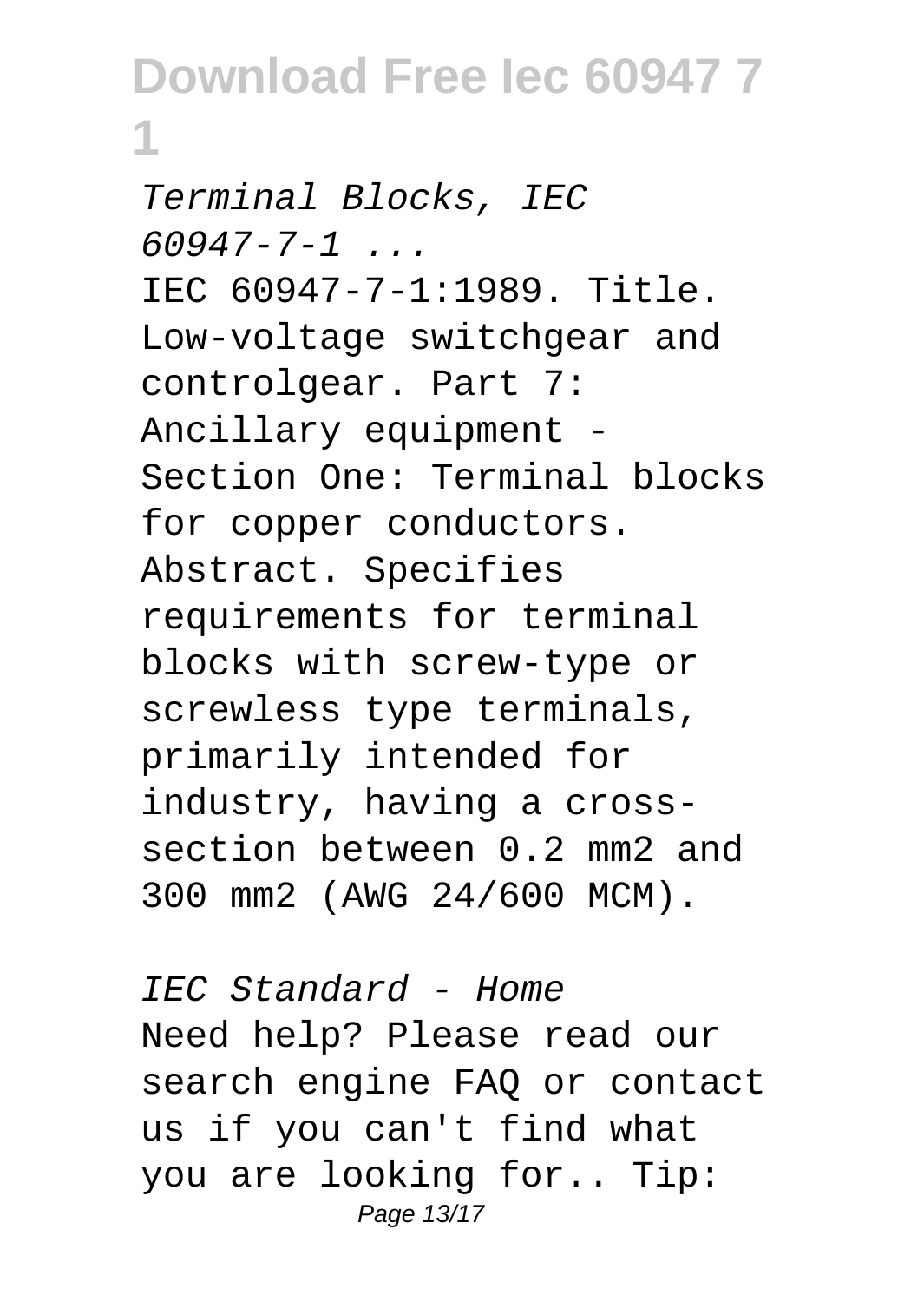Refine your search with our advanced search form.

Search results | IEC Webstore Abstract IEC 60947-7-2:2009 specifies requirements for protective conductor terminal blocks with PE function up to 120 mm 2 (250 kcmil) and for protective conductor terminal blocks with PEN function equal to and above 10 mm 2 (AWG 8) with screw-type or screwlesstype clamping units, primarily intended for industrial applications.

IEC 60947-7-2:2009 | IEC Webstore buy iec 60947-5-7 : 1.0 low-Page 14/17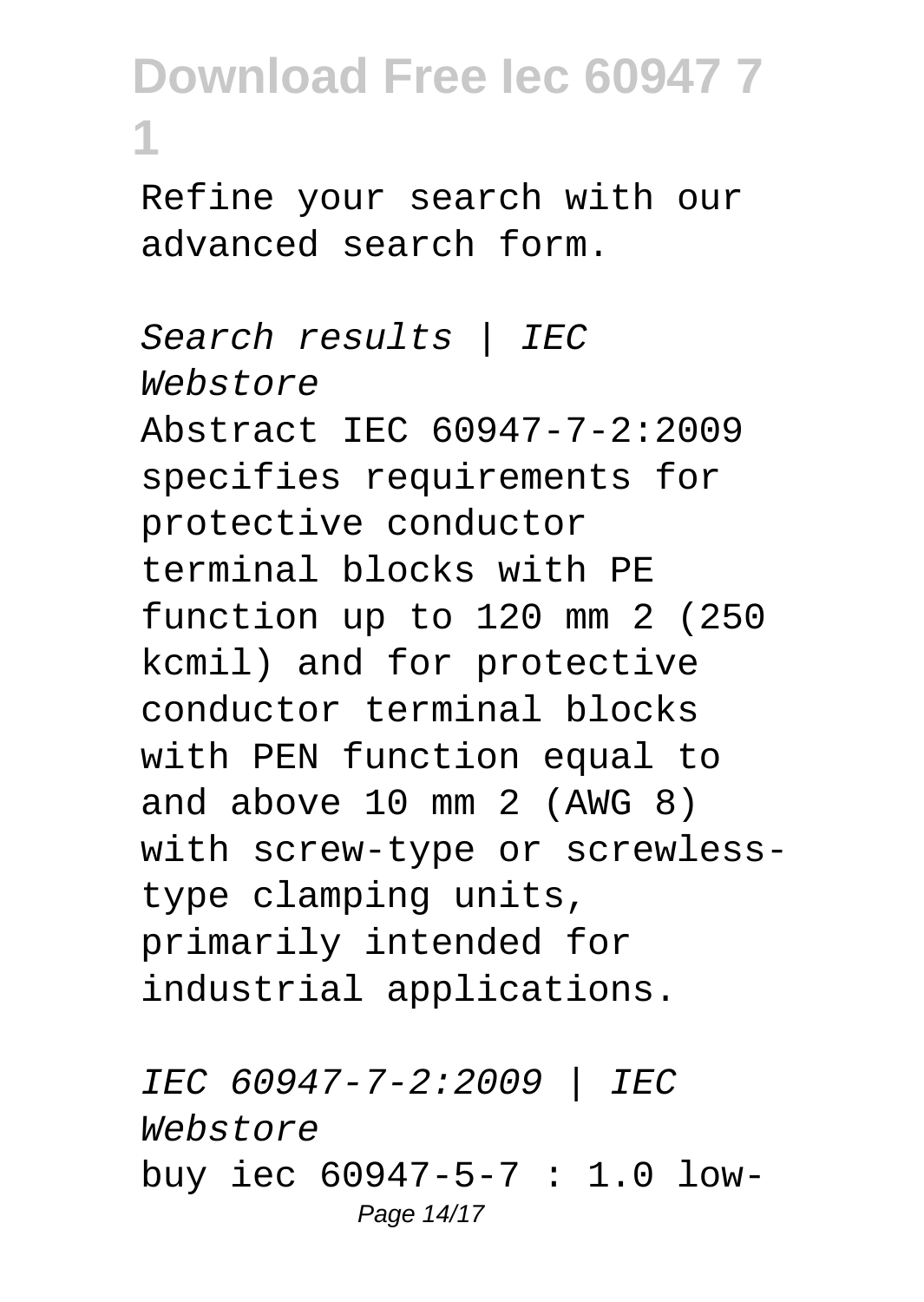voltage switchgear and controlgear - part 5-7: control circuit devices and switching elements requirements for proximity devices with analogue output from sai global

IEC 60947-5-7 : 1.0 LOW-VOLTAGE SWITCHGEAR AND  $CONTROLGERAR$ iec 60947-7-1. ed.2.0 - lowvoltage switchgear and controlgear - part 7-1: ancillary equipment terminal blocks for copper conductors: cei uni en 45510-2-7 : 2006 : guide for procurement of power station equipment - part 2-7: electrical equipment switchgear and controlgear: Page 15/17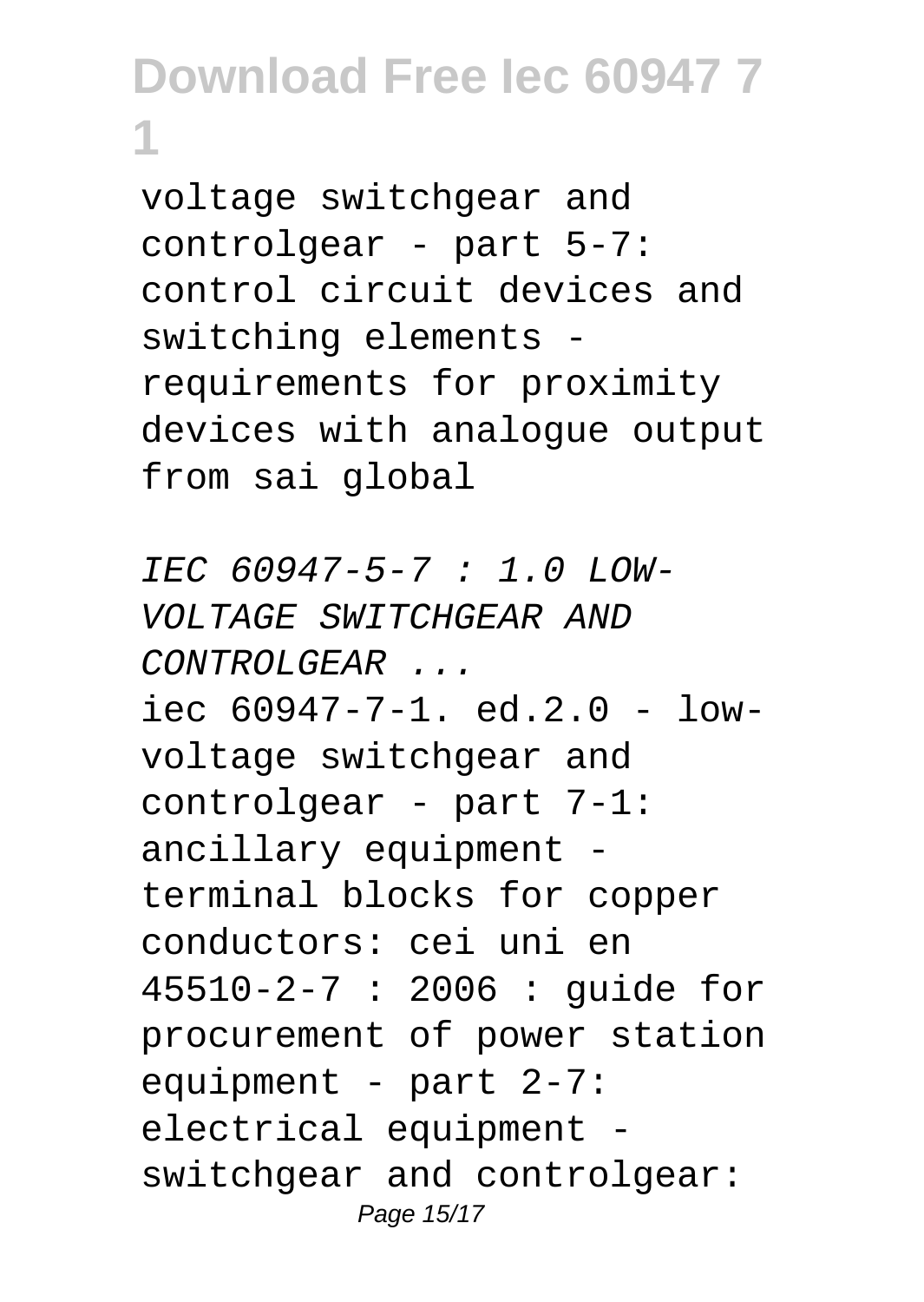#### pren 50124-1 : draft 2015

IEC 60947-1 : 5.2 LOW-VOLTAGE SWITCHGEAR AND  $CONTROLGERAR$ IEC 60947-7-1:2009 specifies requirements for terminal blocks with screw-type or screwless-type clamping units primarily intended for industrial or similar use and to be fixed to a support to provide electrical and mechanical connection between copper conductors. lt applies to terminal blocks intended to connect round copper conductors, with or without special preparation, having a crosssection between 0,2 mm